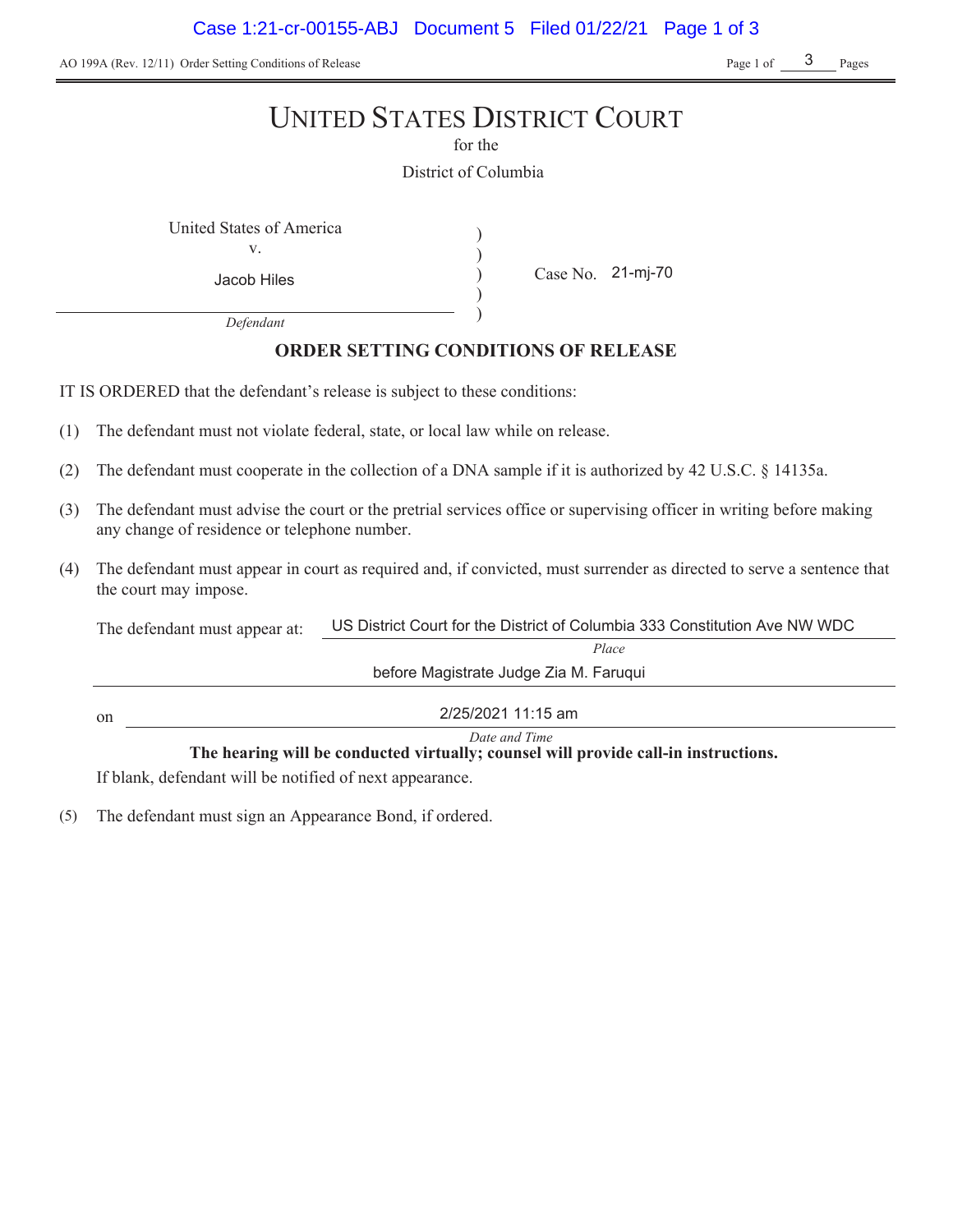AO 199B (Rev. 12/11) Additional Conditions of Release

**ADDITIONAL CONDITIONS OF RELEASE** IT IS FURTHER ORDERED that the defendant's release is subject to the conditions marked below: ( ) (6) The defendant is placed in the custody of: Person or organization Address *(only if above is an organization)* City and state Tel. No. who agrees to (a) supervise the defendant, (b) use every effort to assure the defendant's appearance at all court proceedings, and (c) notify the court immediately if the defendant violates a condition of release or is no longer in the custodian's custody. Signed: *Custodian Date*  $(\times)$  (7) The defendant must:  $(x)$  (a) submit to supervision by and report for supervision to the Pretrial Services Agency weekly by Phone, telephone number (202) 442-1000, no later than 01/25/2021 (b) continue or actively seek employment. ( ) (c) continue or start an education program. ( ) (d) surrender any passport to: ( ) (e) not obtain a passport or other international travel document.  $(x)$  (f) abide by the following restrictions on personal association, residence, or travel: Verify Address with PSA ( ) (g) avoid all contact, directly or indirectly, with any person who is or may be a victim or witness in the investigation or prosecution, including: ( ) (h) get medical or psychiatric treatment: (i) return to custody each at o'clock after being released at o'clock for employment, schooling, or the following purposes: ( ) (j) maintain residence at a halfway house or community corrections center, as the pretrial services office or supervising officer considers necessary. (k) not possess a firearm, destructive device, or other weapon. (1) not use alcohol  $($  ) at all  $($  ) excessively. ( ) (m) not use or unlawfully possess a narcotic drug or other controlled substances defined in 21 U.S.C. § 802, unless prescribed by a licensed medical practitioner. ( ) (n) submit to testing for a prohibited substance if required by the pretrial services office or supervising officer. Testing may be used with random frequency and may include urine testing, the wearing of a sweat patch, a remote alcohol testing system, and/or any form of prohibited substance screening or testing. The defendant must not obstruct, attempt to obstruct, or tamper with the efficiency and accuracy of prohibited substance screening or testing. ( ) (o) participate in a program of inpatient or outpatient substance abuse therapy and counseling if directed by the pretrial services office or supervising officer. ( ) (p) participate in one of the following location restriction programs and comply with its requirements as directed. ( ) (i) **Curfew.** You are restricted to your residence every day ( ) from to , or ( ) as directed by the pretrial services office or supervising officer; or ( ) (ii) **Home Detention.** You are restricted to your residence at all times except for employment; education; religious services; medical, substance abuse, or mental health treatment; attorney visits; court appearances; court-ordered obligations; or other activities approved in advance by the pretrial services office or supervising officer; or ( ) (iii) **Home Incarceration.** You are restricted to 24-hour-a-day lock-down at your residence except for medical necessities and court appearances or other activities specifically approved by the court. ( ) (q) submit to location monitoring as directed by the pretrial services office or supervising officer and comply with all of the program requirements and instructions provided. ( ) You must pay all or part of the cost of the program based on your ability to pay as determined by the pretrial services office or supervising officer. ( ) (r) report as soon as possible, to the pretrial services office or supervising officer, every contact with law enforcement personnel, including arrests, questioning, or traffic stops. (  $\times$  )  $\,$  (s)  $\,$  Not commit State or Federal Crime. Do not Possess any illegal Firearms. Defendant to notify PSA in advance Stay out of D.C. except for Court and meetings with Counsel. of all travel within continental United States. Court must approve International travel. Interview with PSA by 1/25